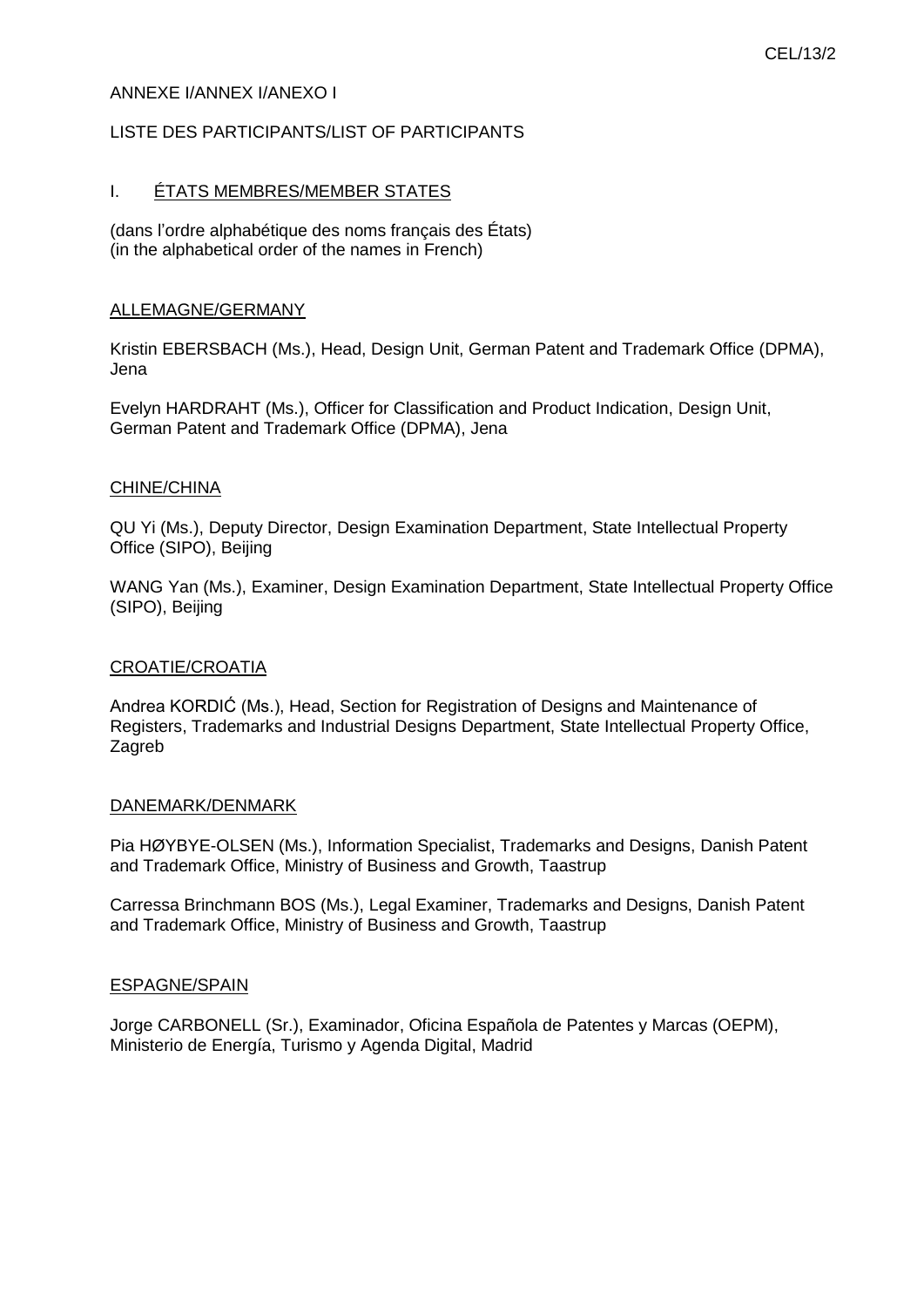## FÉDÉRATION DE RUSSIE/RUSSIAN FEDERATION

Andrey SHPIKALOV (Mr.), Senior Researcher, International Classification System and Standards, Federal Institute of Industrial Property (FIPS), Federal Service for Intellectual Property, Patents and Trademarks (ROSPATENT), Moscow

Anna CHESTNYKH (Ms.), Analyst, Federal Institute of Industrial Property (FIPS), Federal Service for Intellectual Property, Patents and Trademarks (ROSPATENT), Moscow

## **FRANCE**

Florence BREGE (Mme), responsable, Service des dessins et modèles, Institut national de la propriété industrielle (INPI), Courbevoie

Peggy BREUIL (Mme), juriste, Service des dessins et modèles, Institut national de la propriété industrielle (INPI), Courbevoie

### GRÈCE/GREECE

Sotirios ROKKOS (Mr.), Head, Helpdesk Department, Directorate of Technological Information, Hellenic Industrial Property Organization (OBI), Athens

Maria VOUTZOULIA (Ms.), Designs Formalities Examiner, Documentation and Publication Department, Hellenic Industrial Property Organization (OBI), Athens

#### HONGRIE/HUNGARY

Eszter JAMBOR (Ms.), Head, Model and Design Section, Hungarian Intellectual Property Office (HIPO), Budapest

## ITALIE/ITALY

Alfonso PIANTEDOSI (Mr.), Design and Trademark Department, Italian Patent and Trademark Office, Directorate General for the Fight against Counterfeiting (UIBM), Ministry of Economic Development, Rome

Marco BERTINI (Mr.), Design and Trademark Department, Italian Patent and Trademark Office, Directorate General for the Fight against Counterfeiting (UIBM), Ministry of Economic Development, Rome

Silvia COMPAGNUCCI (Ms.), Italian Patent and Trademark Office, Directorate General for the Fight against Counterfeiting (UIBM), Ministry of Economic Development, Rome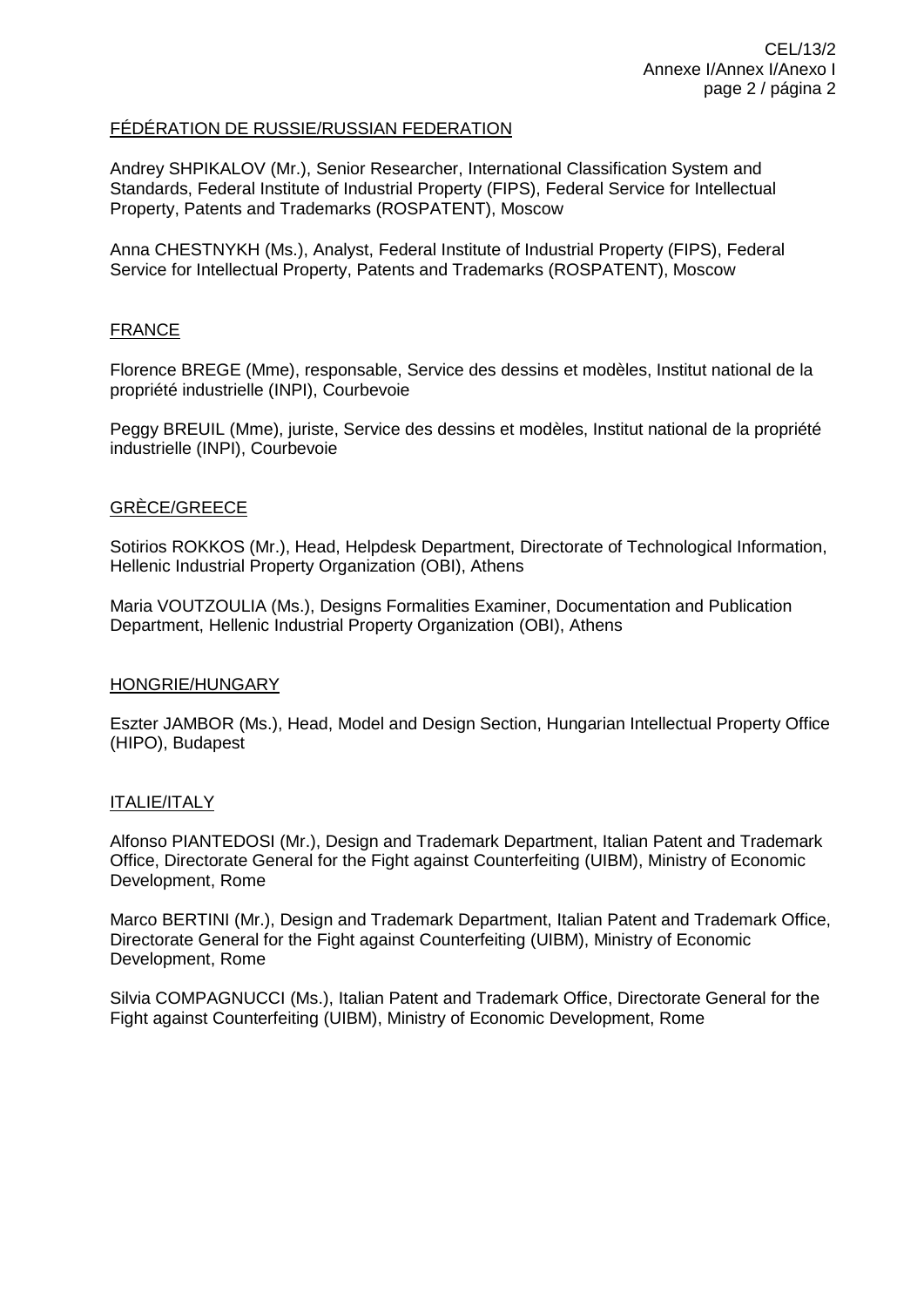### JAPON/JAPAN

Kosuke OMAGARI (Mr.), Deputy Director, Electronic Design Examination System Planning Office, Design Division, Patent and Design Examination Department, Japan Patent Office (JPO), Tokyo

Tetsuya HIRATA (Mr.), Assistant Director, Policy Planning and Research Section, Design Division, Patent and Design Examination Department, Japan Patent Office (JPO), Tokyo

## NORVÈGE/NORWAY

Kjersti GRAVKLEV (Ms.), Adviser, Design Section, Norwegian Industrial Property Office (NIPO), Oslo

Wigdis SOLLIE (Ms.), Adviser, Design and Trademark Department, Norwegian Industrial Property Office (NIPO), Oslo

### PAYS-BAS/NETHERLANDS

Patrice CLÉMENT (M.), chef, Secteur dessins ou modèles, Office Benelux de la propriété intellectuelle (OBPI), La Haye

### POLOGNE/POLAND

Agnieszka MIKIEL (Ms.), Examiner, Industrial Designs Division, Trademarks Department, Patent Office, Warsaw

# RÉPUBLIQUE DE CORÉE/REPUBLIC OF KOREA

YANG Yoon Jeong (Ms.), Senior Researcher, Trademark and Design Search Division, Korean Intellectual Property Office (KIPO), Daejeon

CHOI Eunseok (Mr.), Examiner, Design Examination Policy Division, Korean Intellectual Property Office (KIPO), Daejeon

## RÉPUBLIQUE TCHÈQUE/CZECH REPUBLIC

Jitka STREITBERG (Ms.), Patent Information Department, Industrial Property Office, Prague

#### ROUMANIE/ROMANIA

Alice-Mihaela POSTĂVARU (Ms.), Head, Designs Division, State Office for Inventions and Trademarks (OSIM), Bucharest

Emanuela UNGURAŞU (Ms.), Examiner, Designs Division, State Office for Inventions and Trademarks (OSIM), Bucharest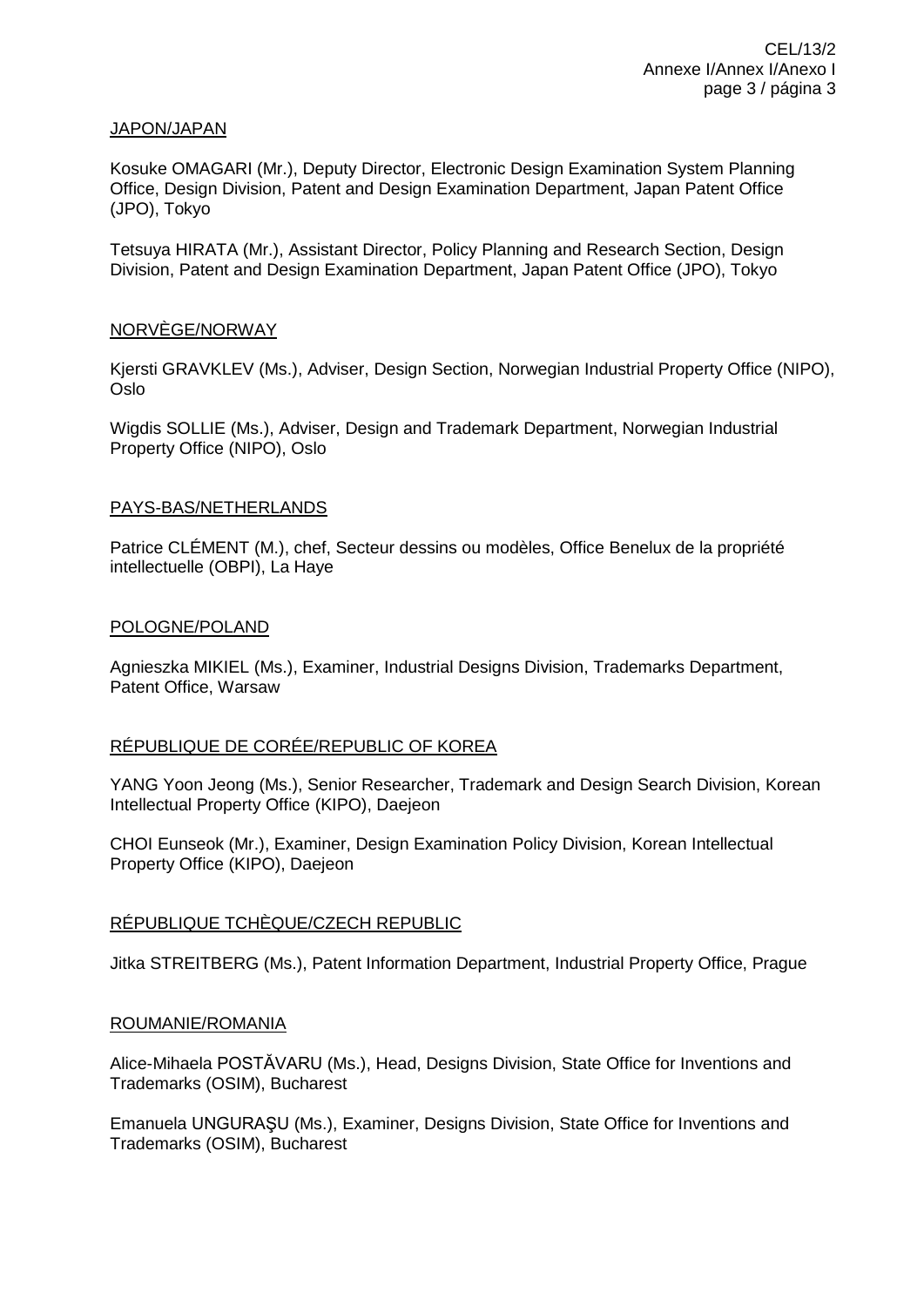## ROYAUME-UNI/UNITED KINGDOM

Natalie MORGAN (Ms.), Head, Trade Mark Classification and Design Law and Practice, UK Intellectual Property Office (UK IPO), Newport

Darrel HENDY (Mr.), Classification Examiner, Trade Mark Classification and Design Law and Practice, UK Intellectual Property Office (UK IPO), Newport

## SUÈDE/SWEDEN

Marie-Louise ORRE (Ms.), Legal Advisor, Design and Trademark Division, Swedish Patent and Registration Office (PRV), Söderhamn

Eva LARSSON (Ms.), Examiner, Design and Trademark Division, Swedish Patent and Registration Office (PRV), Söderhamn

### SUISSE/SWITZERLAND

Beat SCHIESSER (M.), chef, Service des dessins et modèles, Division des brevets, Institut fédéral de la propriété intellectuelle (IPI), Berne

## II. ÉTATS OBSERVATEURS/OBSERVER STATES

## ARABIE SAOUDITE/SAUDI ARABIA

Abdullah ALZAMIL (Mr.), Head, Industrial Design Department, Saudi Patent Office (SPO), King Abdullaziz City for Science and Technology (KACST), Riyadh

## ÉTATS-UNIS D'AMÉRIQUE/UNITED STATES OF AMERICA

Brandon ROSATI (Mr.), Supervisory Patent Examiner, Design Patents, United States Patent and Trademark Office (USPTO), Department of Commerce, Alexandria, Virginia

#### ISRAËL/ISRAEL

Alice MAHLIS ABRAMOVICH (Ms.), Head, Designs Department, Israel Patent Office (IPO), Ministry of Justice, Jerusalem

## THAÏLANDE/THAILAND

Sudkhet BORIBOONSRI (Mr.), Counsellor, Permanent Mission to the World Trade Organization (WTO), Geneva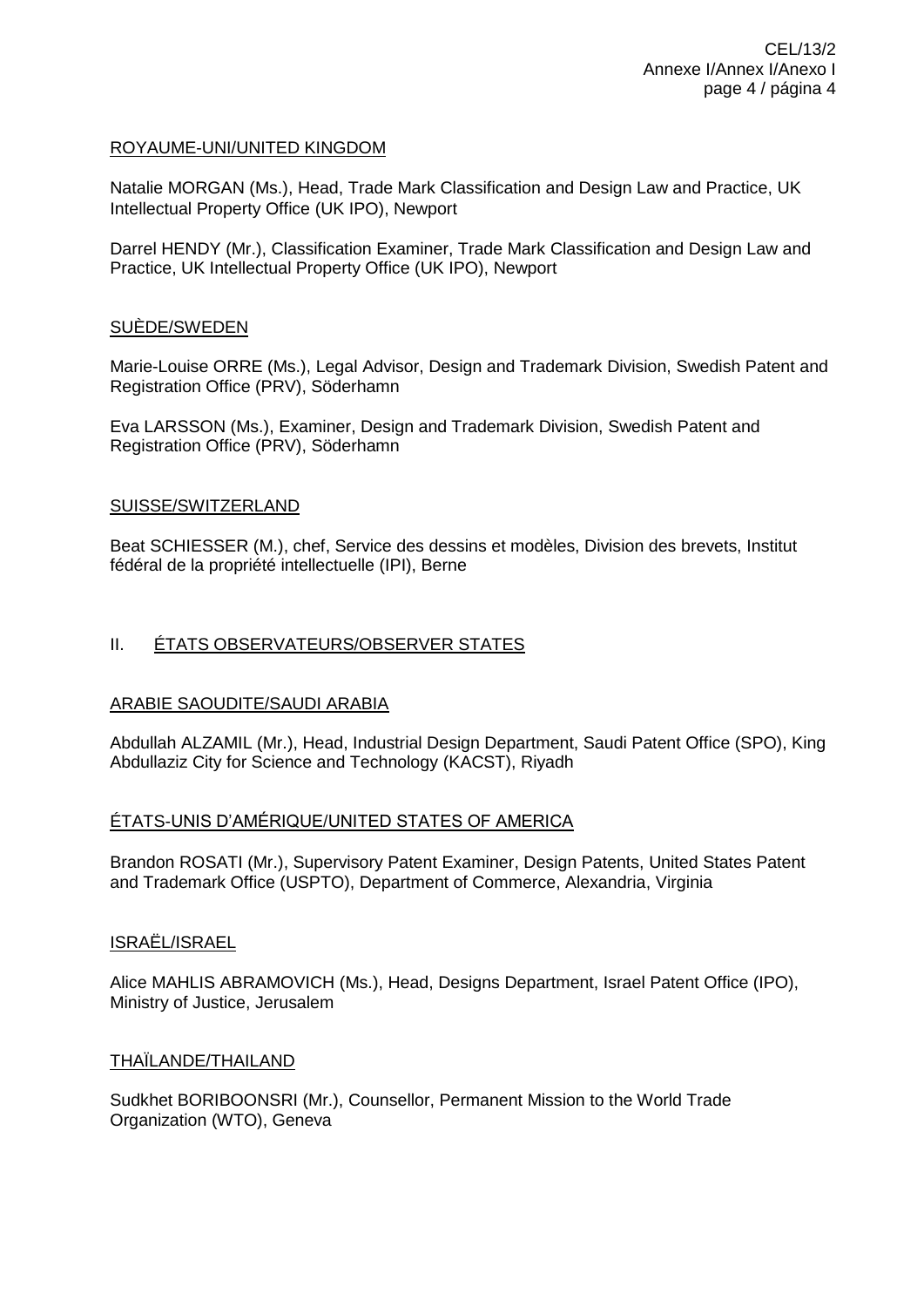## III. ORGANISATIONS INTERNATIONALES INTERGOUVERNEMENTALES INTERNATIONAL INTERGOVERNMENTAL ORGANIZATIONS

# OFFICE BENELUX DE LA PROPRIÉTÉ INTELLECTUELLE (OBPI)/BENELUX OFFICE FOR INTELLECTUAL PROPERTY (BOIP)

Patrice CLÉMENT (M.), chef, Secteur dessins ou modèles, La Haye

# UNION EUROPÉENNE (UE)/EUROPEAN UNION (EU)

Dimitrios ANDRIANOPOULOS (Mr.), Team Leader, Designs and Register Service, Operations Department, European Union Intellectual Property Office (EUIPO), Alicante

Nestor MARTINEZ-AGUADO (Mr.), Seconded National Expert, International Cooperation and Legal Affairs Department, European Union Intellectual Property Office (EUIPO), Alicante

## IV. ORGANISATION NON GOUVERNEMENTALE/NON-GOVERNMENTAL **ORGANIZATION**

Confederacy of Patent Information User Groups (CEPIUG) Guido MORADEI (Mr.), Delegate, Varese

# V. BUREAU/OFFICERS

| Présidente/Chair:            | Marie-Louise ORRE (Mme/Ms.) (Suède/Sweden)                                         |
|------------------------------|------------------------------------------------------------------------------------|
| Vice-présidents/Vice-Chairs: | Andrea KORDIĆ (Mme/Ms.) (Croatie/Croatia)<br>Kosuke OMAGARI (M./Mr.) (Japon/Japan) |
| Secrétaire/Secretary:        | Belkis FAVA (/Mme/Ms.) (OMPI/WIPO)                                                 |